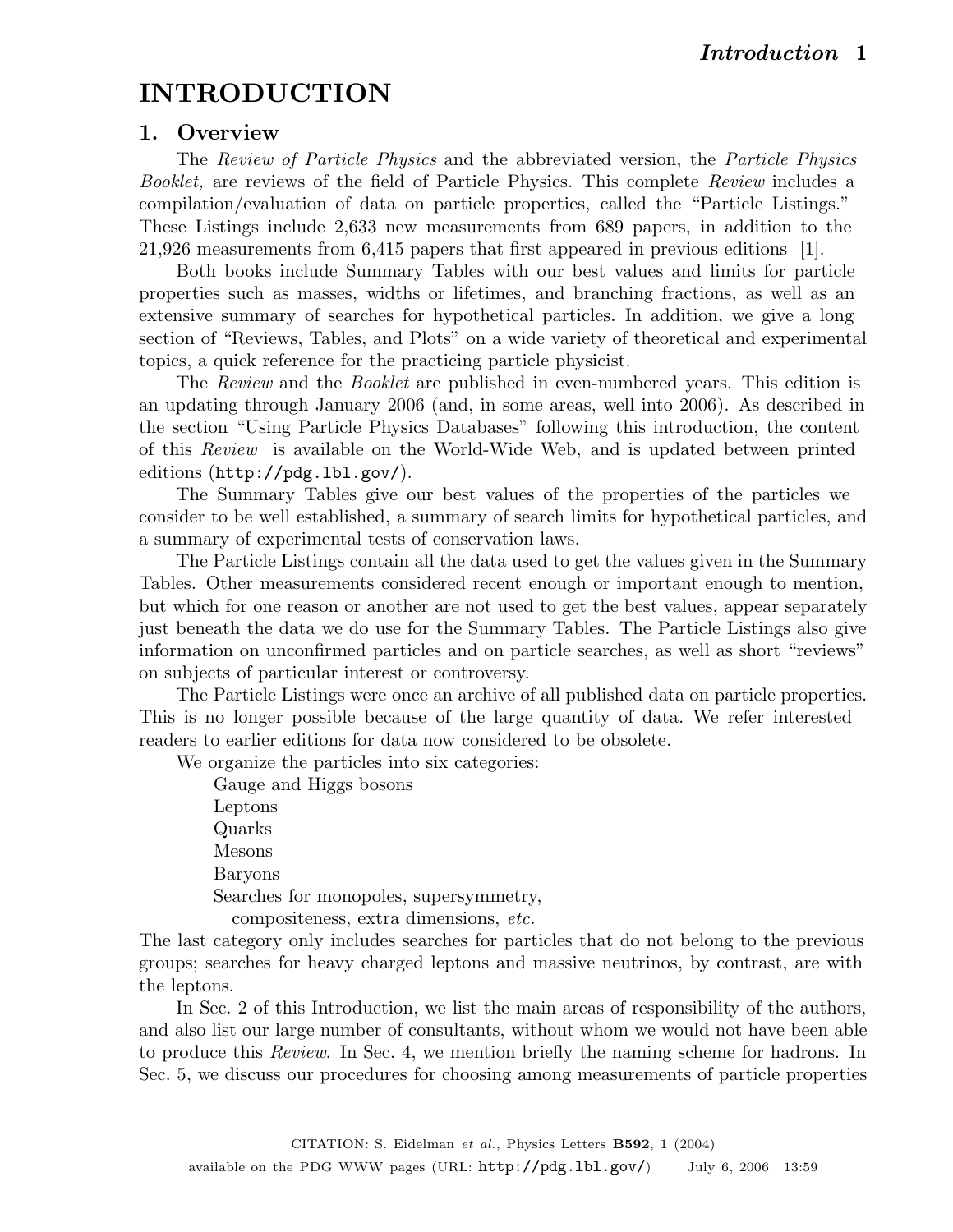and for obtaining best values of the properties from the measurements.

The accuracy and usefulness of this *Review* depend in large part on interaction between its users and the authors. We appreciate comments, criticisms, and suggestions for improvements of any kind. Please send them to the appropriate author, according to the list of responsibilities in Sec. 2 below, or to the LBNL addresses below.

To order a copy of the *Review* or the *Particle Physics Booklet* from North and South America, Australia, and the Far East, send email to PDG@LBL.GOV

or via the web at: (http://pdg.lbl.gov/pdgmail)

or write to:

Particle Data Group, MS 50R6008 Lawrence Berkeley National Laboratory Berkeley, CA 94720-8166, USA

From all other areas, see (http://weblib.cern.ch/publreq.php)

or write to

CERN Scientific Information Service CH-1211 Geneva 23 Switzerland

# **2. Particle Listings responsibilities**

\* Asterisk indicates the people to contact with questions or comments about Particle Listings sections.

| Gauge and Higgs bosons |                                        |
|------------------------|----------------------------------------|
|                        | $C.$ Grab, D.E. Groom*                 |
| Gluons                 | R.M. Barnett,* A.V. Manohar            |
| Graviton               | $D.E. Groom*$                          |
| W, Z                   | C. $\text{Caso}^*$ A. $\text{Gurtu}^*$ |
| Higgs bosons           | K. Hikasa, M.L. Mangano*               |
| Heavy bosons           | M. Tanabashi, T. Watari*               |
| Axions                 | H. Murayama, G. Raffelt*               |
|                        |                                        |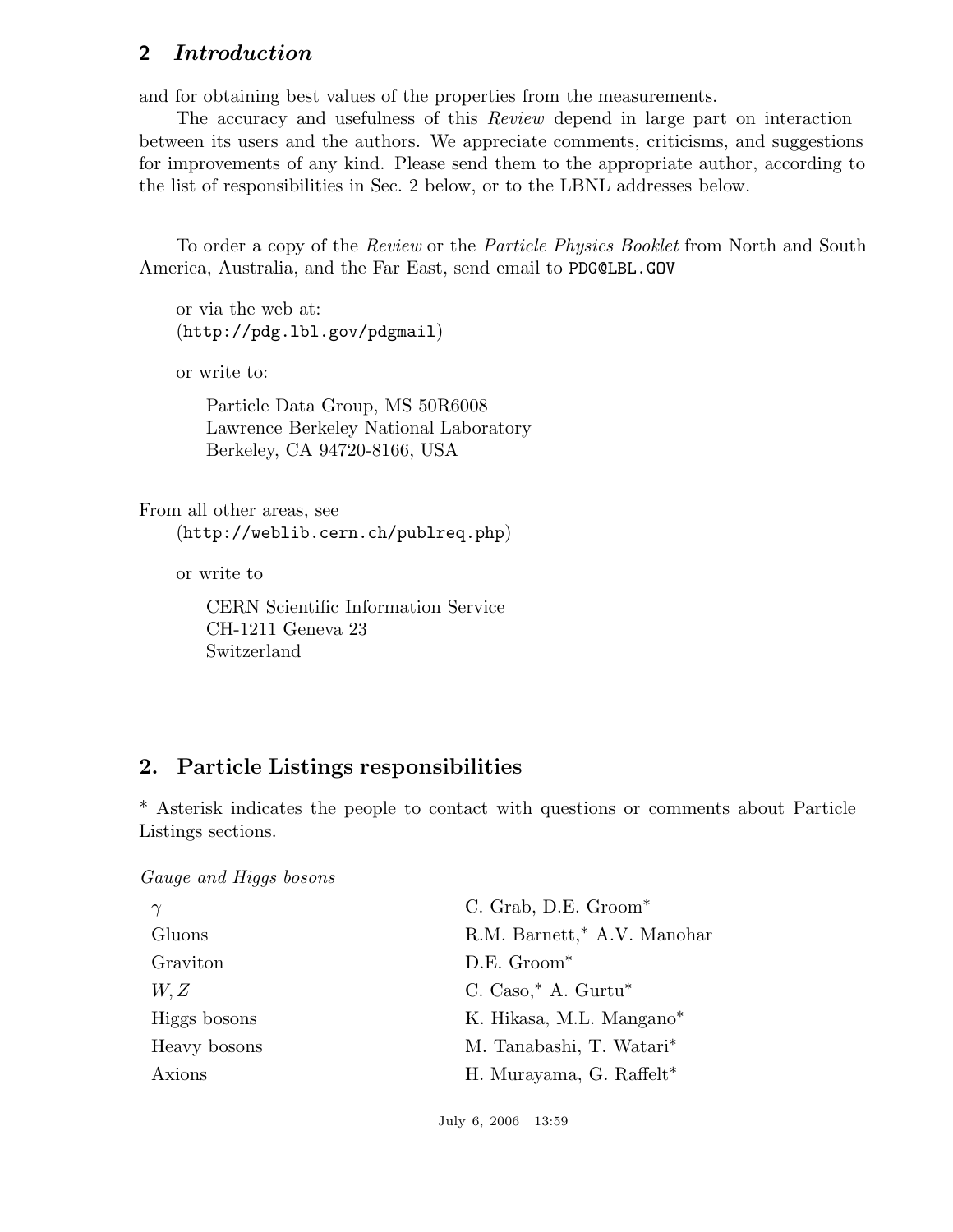*Leptons*

## *Quarks*

Top quark,  $b'$ Free quark J. Beringer<sup>∗</sup>

## *Mesons*

# *Baryons*

### *Miscellaneous searches*

Monopole D.E. Groom∗

Neutrinos M. Goodman, R. Miquel,∗ K. Nakamura, K.A. Olive, A. Piepke, P. Vogel e,  $\mu$  J. Beringer,\* C. Grab  $\tau$  K.G. Hayes, K. Mönig<sup>\*</sup>

Quarks R.M. Barnett,∗ A.V. Manohar J.L. Feng,∗ K. Hagiwara

 $\pi, \eta$  J. Beringer,\* C. Grab Unstable mesons C. Amsler, M. Doser,∗ S. Eidelman, T. Gutsche, J.J. Hernández-Rey, A. Masoni, S. Navas, C. Patrignani, N.A. Törnqvist K (stable) G. D'Ambrosio, T.G. Trippe<sup>\*</sup> D. Asner, C.G. Wohl<sup>∗</sup> B (stable) Y. Kwon, G. Punzi, J.G. Smith, W.-M. Yao<sup>∗</sup>

Stable baryons C. Grab, C.G. Wohl<sup>∗</sup> Unstable baryons D.M. Manley, C.G. Wohl,∗ R.L. Workman Charmed baryons P.R. Burchat, C.G. Wohl∗ Bottom baryons Y. Kwon, J.G. Smith, G. Punzi, W.-M. Yao<sup>\*</sup>

Supersymmetry A. De Gouvea, M.L. Mangano,<sup>∗</sup> K.A. Olive, L. Pape Technicolor M. Tanabashi, J. Terning<sup>∗</sup> Compositeness M. Tanabashi, J. Terning∗ Extra Dimensions T. Gherghetta∗, C. Kolda WIMPs and Other J.L. Feng,<sup>\*</sup> K. Hikasa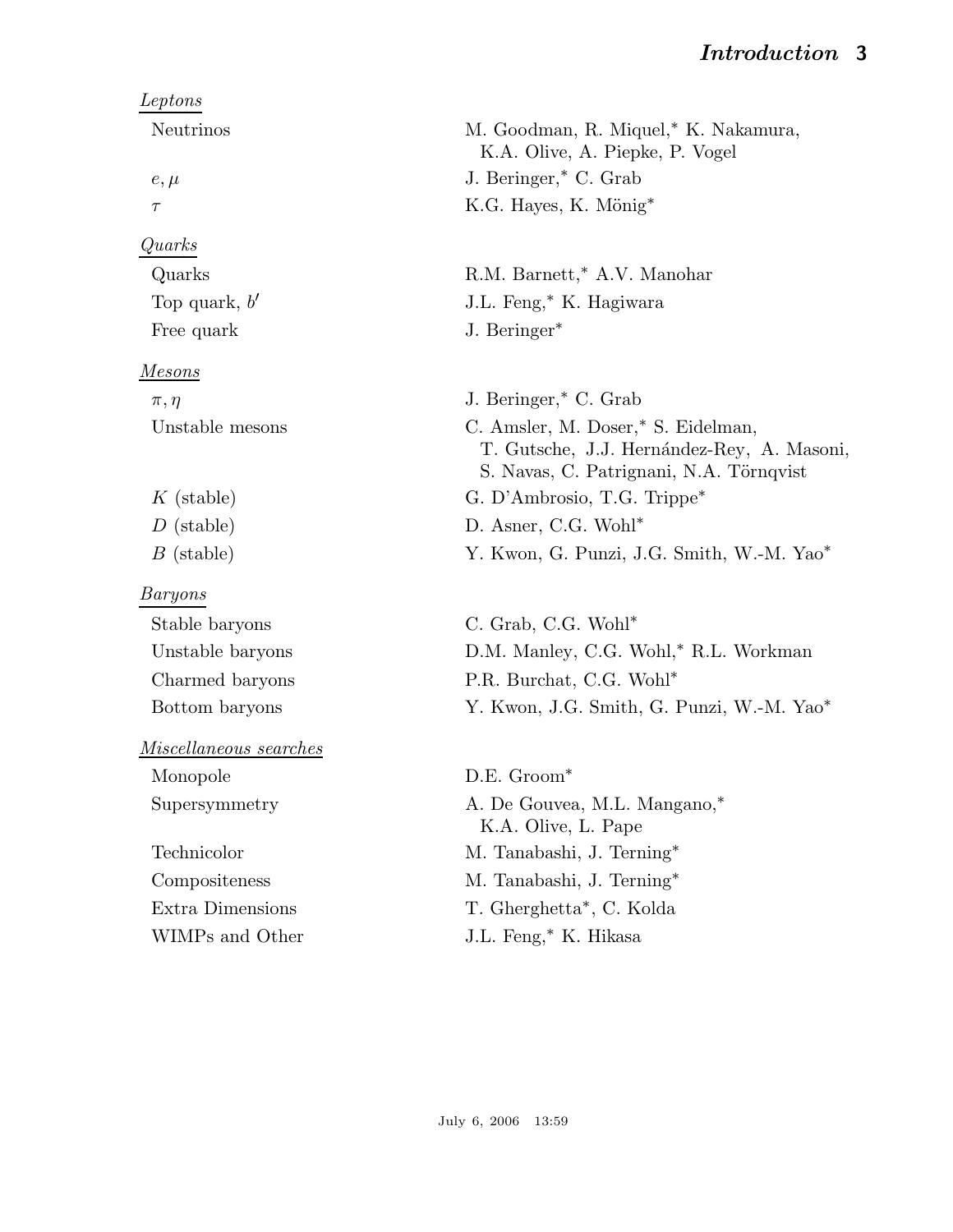# **3. Consultants**

The Particle Data Group benefits greatly from the assistance of some 700 physicists who are asked to verify every piece of data entered into this *Review*. Of special value is the advice of the PDG Advisory Committee which meets annually and thoroughly reviews all aspects of our operation. The members of the 2006 committee are:

H. Aihara (Tokyo) G. Brooijmans (Columbia) R. Voss (CERN), Chair M. Whalley (Durham) P. Zerwas (DESY)

We have especially relied on the expertise of the following people for advice on particular topics:

- M.N. Achasov (BINP, Novosibirsk)
- S.I. Alekhin (COMPAS Group, IHEP, Protvino)
- F. Ambrosino (Naples Univ.)
- M. Antonelli (INFN, Frascati)
- R. Bailey (CERN)
- J.-L. Basdevant (University of Paris)
- D. Bernard (Ecole Polytechnique, France)
- S. Bethke (MPI, Munich)
- S. Bianco (INFN, Frascati)
- I.I. Bigi (Notre Dame University)
- S. Bilenky (Joint Inst. for Nuclear Research, Dubna)
- M. Billing (Cornell University)
- G.C. Blazey (Northern Illinois University)
- A.E. Bondar (BINP, Novosibirsk)
- T. Browder (University of Hawaii)
- O. Bruening (CERN)
- D. Bryman (TRIUMF)
- G. Buchalla (Munich U.)
- M. Chanowitz (LBNL)
- V. Cirigliano (Caltech)
- F. Close (Oxford University)
- E.D. Commins (University of California, Berkeley)
- A. Correa dos Reis (Rio de Janeiro, CBPF)
- J. Cumalat (Colorado U.)
- P. Denes (LBNL)
- L. Di Ciaccio (LAPP, Annecy)
- R. Dixon (FNAL)
- A. Donnachie (University of Manchester)
- R.J. Donahue (LBNL)
- V.P. Druzhinin (BINP, Novosibirsk)
- G. Eigen (Bergen University)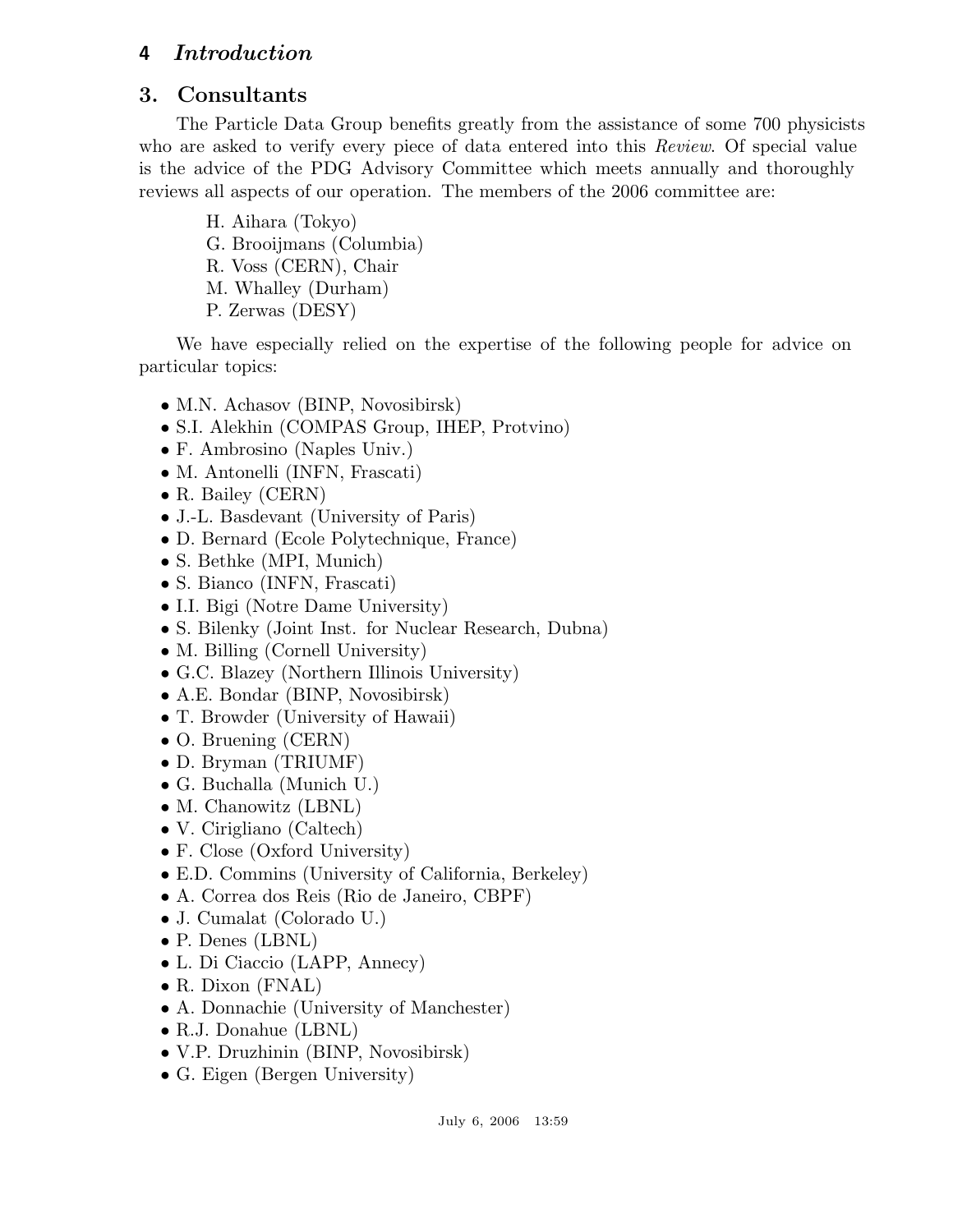- J. Elias (FNAL)
- M. Erdmann (RWTH Aachen)
- R. Faccini (University of Rome, Italy)
- A. Fasso (SLAC)
- M. Fidecaro (CERN)
- W. Fischer (Brookhaven National Lab)
- P. Franzini (Rome U. & Frascati)
- S.J. Freedman (University of California, Berkeley)
- H. Fritzsch (Ludwig-Maximilians University, Munich)
- M.A. Furman (LBNL)
- P. Gambino (INFN, Turin)
- T. Gershon (U. of Warwick)
- R. Godang (University of Mississippi)
- M.C. Gonzalez-Garcia (SUNY Stony Brook and IFIC Valencia)
- E.M. Gullikson (LBNL)
- R. Hagstrom (Argonne National Lab)
- J. Hardy (Texas A&M U.)
- F. Harris (University of Hawaii)
- S. Heinemeyer (CERN)
- B. Holstein (University of Massachusetts)
- G. Isidori (INFN, Frascati)
- P. Janot (CERN)
- J. Jowett (CERN)
- A. Juste (FNAL)
- R.W. Kadel (LBNL)
- S.G. Karshenboim (VNIIM, St-Petersburg)
- R.W. Kenney (LBNL)
- S. Kettell (Brookhaven National Lab)
- J. Konigsberg (University of Florida)
- R. Van Kooten(Indiana University)
- S. Kretzer (BNL)
- A. Kronfeld (FNAL)
- S.-I. Kurokawa (KEK)
- A.S. Kuzmin (BINP, Novosibirsk)
- H. Lacker (LAL-Orsay)
- G. Landsberg (Brown University)
- U. Langenegger (Heidelberg University)
- L. Lellouch (Marseille, CPT)
- K. Lesko (LBNL)
- E.B. Levichev (BINP, Novosibirsk)
- W. Lewis (Los Alamos National Lab)
- A. Limosani (KEK)
- E. Lisi (INFN Bari)
- F. Di Lodovico (University of Lodon)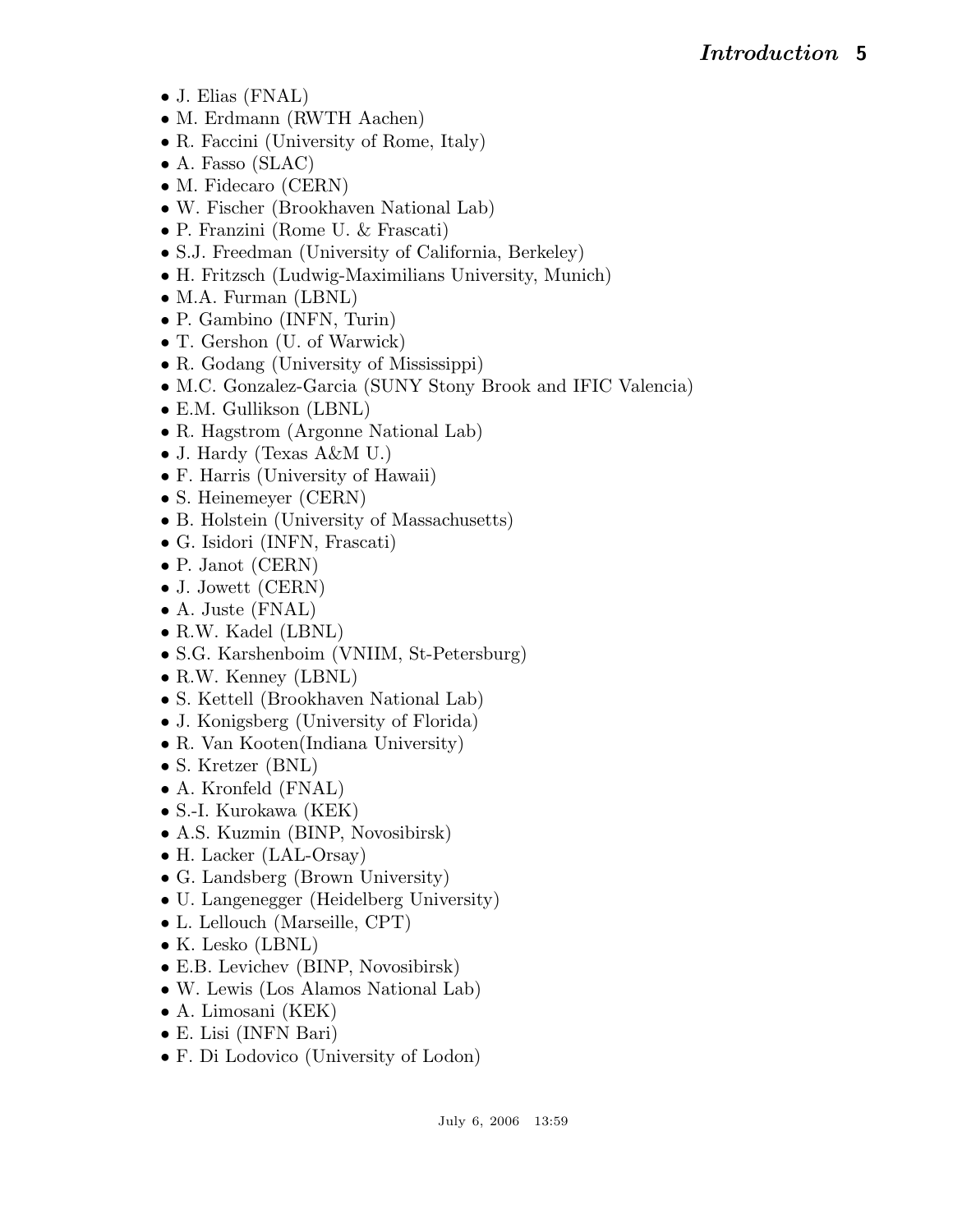- I.B. Logashenko (BINP, Novosibirsk)
- O. Long (University of California, Santa Barbara)
- E. Lorenz (MPI Munich)
- V. Luth (SLAC)
- G.R. Lynch (LBNL)
- H. Mahlke-Krüger (Cornell Univeristy, Ithaca)
- S. Malvezzi (INFN Milan)
- B. Meadows (U. of Cinncinnati)
- P.J. Mohr (NIST)
- D. Morgan (Rutherford Appleton Lab)
- B.M.K. Nefkens (University of California, Los Angeles)
- M. Neubert (Cornell University)
- A. Nyffeler (ETH Zuerich)
- S. Olsen (University of Hawaii)
- F. Parodi (University of Genova)
- M. Paulini (Carnegie Mellon University)
- M.R. Pennington (University of Durham)
- A. Pich (Valencia U., IFIC)
- K. Pitts (University of Illinois, Urbana)
- P. Raimondi (INFN, Frascati)
- J. Richman (University of California, Santa Barbara)
- T. Rizzo (SLAC)
- B.L. Roberts (Boston University)
- J.L. Rosner (University of Chicago)
- P. Roudeau (LAL, Orsay)
- A. Ryd (Cornell U.)
- G. Savard (Argonne Natl. Lab. and U. Chicago)
- G. Schierholz (DESY)
- J.T. Seeman (SLAC)
- S. Sharpe (University of Washington)
- Yu.M. Shatunov (BINP, Novosibirsk)
- B.A. Shwartz (BINP, Novosibirsk)
- P. Skands (FNAL)
- J. Smith (University of Colorado)
- M. Sozzi (Pisa Univ.)
- A. Stocchi (Orsay, LAL)
- S.L. Stone (Syracuse University)
- S.I. Striganov (COMPAS Group, IHEP, Protvino)
- M. Suzuki (LBNL)
- B.N. Taylor (NIST)
- E. Thomson (University of Pennsylvania)
- K.Yu. Todyshev (BINP, Novosibirsk)
- T. Iijima (KEK)
- J.F. de Troconiz (Autonomous University of Madrid)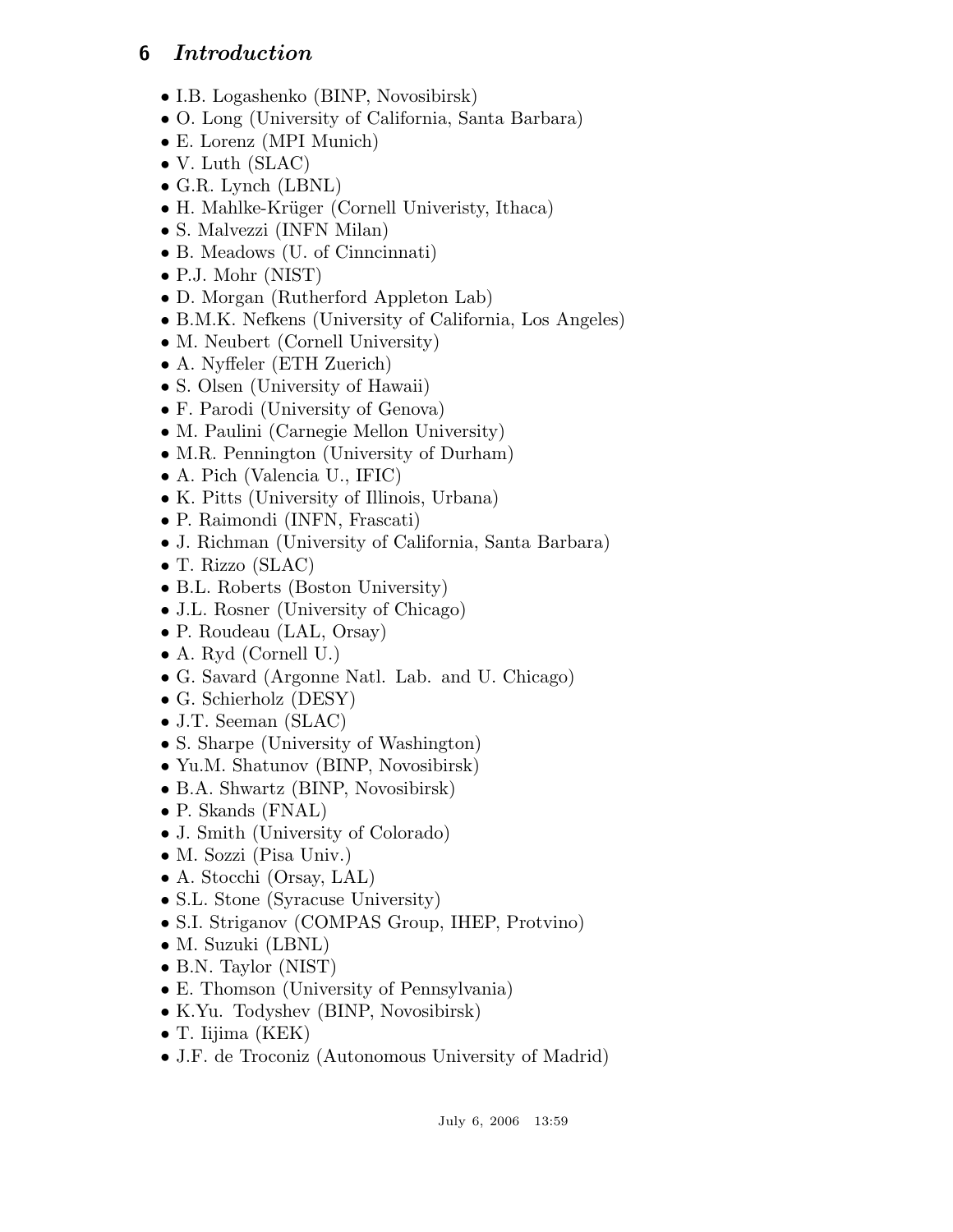- G. Unal (LAL, Orsay)
- N. Uraltsev (St. Petersburg, INP)
- R. Voss (CERN)
- A.J. Weinstein (California Institute of Technology)
- C. Weiser (CERN)
- F. Willeke (DESY)
- S. Willenbrock (University of Illinois)
- S. Willocq (University of Massachusetts, Amherst)
- J.E. Wiss (University of Illinois)
- C.Z. Yuan (IHEP, Beijing)
- A.M. Zaitsev (IHEP, Protvino)
- D. Zeppenfeld (University of Karlsruhe, Germany)
- P. Zerwas (DESY)
- C. Zhang (IHEP, Beijing)
- K. Zuber (Oxford University)

# **4. Naming scheme for hadrons**

We introduced in the 1986 edition [2] a new naming scheme for the hadrons. Changes from older terminology affected mainly the heavier mesons made of  $u, d$ , and  $s$  quarks. Otherwise, the only important change to known hadrons was that the  $F^{\pm}$  became the  $D_s^{\pm}$ . None of the lightest pseudoscalar or vector mesons changed names, nor did the  $c\bar{c}$  or bb mesons (we do, however, now use  $\chi_c$  for the  $c\bar{c} \chi$  states), nor did any of the established baryons. The Summary Tables give both the new and old names whenever a change has occurred.

The scheme is described in "Naming Scheme for Hadrons" (p. 108) of this *Review*.

We give here our conventions on type-setting style. Particle symbols are italic (or slanted) characters:  $e^-$ , p,  $\Lambda$ ,  $\pi^0$ ,  $K_L$ ,  $\overline{D_s^+}$ , b. Charge is indicated by a superscript:  $\overline{B}^-$ ,  $\Delta^{++}$ . Charge is not normally indicated for p, n, or the quarks, and is optional for neutral isosinglets:  $\eta$  or  $\eta^0$ . Antiparticles and particles are distinguished by charge for charged leptons and mesons:  $\tau^+$ , K<sup>-</sup>. Otherwise, distinct antiparticles are indicated by a bar (overline):  $\overline{\nu}_{\mu}$ ,  $\overline{t}$ ,  $\overline{p}$ ,  $\overline{K}^{0}$ , and  $\overline{\Sigma}^{+}$  (the antiparticle of the  $\Sigma^{-}$ ).

# **5. Procedures**

**5.1.** *Selection and treatment of data* : The Particle Listings contain all relevant data known to us that are published in journals. With very few exceptions, we do not include results from preprints or conference reports. Nor do we include data that are of historical importance only (the Listings are not an archival record). We search every volume of 20 journals through our cutoff date for relevant data. We also include later published papers that are sent to us by the authors (or others).

In the Particle Listings, we clearly separate measurements that are used to calculate or estimate values given in the Summary Tables from measurements that are not used. We give explanatory comments in many such cases. Among the reasons a measurement might be excluded are the following: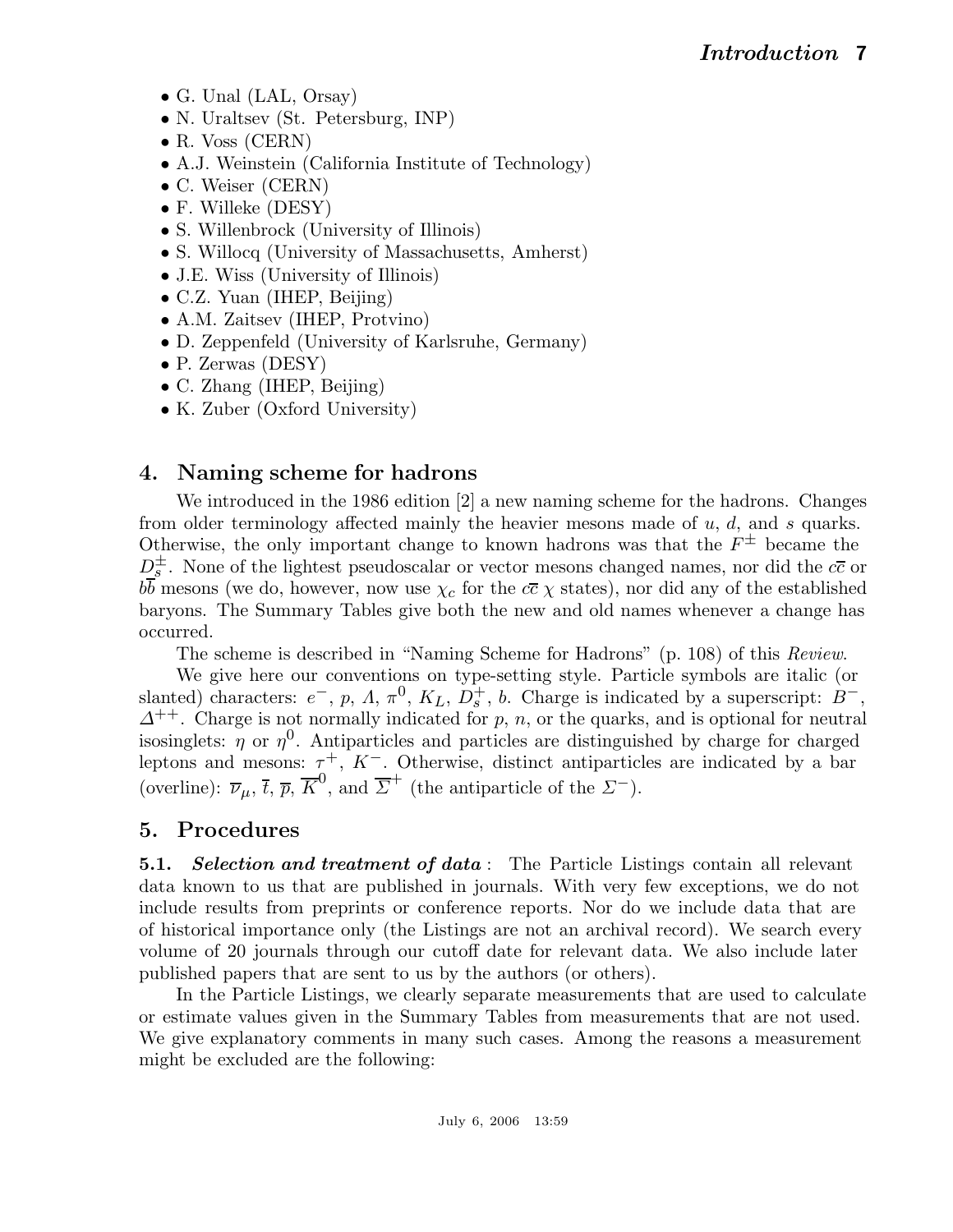- It is superseded by or included in later results.
- No error is given.
- It involves assumptions we question.
- It has a poor signal-to-noise ratio, low statistical significance, or is otherwise of poorer quality than other data available.
- It is clearly inconsistent with other results that appear to be more reliable. Usually we then state the criterion, which sometimes is quite subjective, for selecting "more reliable" data for averaging. See Sec. 5.4.
- It is not independent of other results.
- It is not the best limit (see below).
- It is quoted from a preprint or a conference report.

In some cases, *none* of the measurements is entirely reliable and no average is calculated. For example, the masses of many of the baryon resonances, obtained from partial-wave analyses, are quoted as estimated ranges thought to probably include the true values, rather than as averages with errors. This is discussed in the Baryon Particle Listings.

For upper limits, we normally quote in the Summary Tables the strongest limit. We do not average or combine upper limits except in a very few cases where they may be re-expressed as measured numbers with Gaussian errors.

As is customary, we assume that particle and antiparticle share the same spin, mass, and mean life. The Tests of Conservation Laws table, following the Summary Tables, lists tests of CPT as well as other conservation laws.

We use the following indicators in the Particle Listings to tell how we get values from the tabulated measurements:

- OUR AVERAGE—From a weighted average of selected data.
- OUR FIT—From a constrained or overdetermined multiparameter fit of selected data.
- OUR EVALUATION—Not from a direct measurement, but evaluated from measurements of related quantities.
- OUR ESTIMATE—Based on the observed range of the data. Not from a formal statistical procedure.
- OUR LIMIT—For special cases where the limit is evaluated by us from measured ratios or other data. Not from a direct measurement.

An experimentalist who sees indications of a particle will of course want to know what has been seen in that region in the past. Hence we include in the Particle Listings all reported states that, in our opinion, have sufficient statistical merit and that have not been disproved by more reliable data. However, we promote to the Summary Tables only those states that we feel are well established. This judgment is, of course, somewhat subjective and no precise criteria can be given. For more detailed discussions, see the minireviews in the Particle Listings.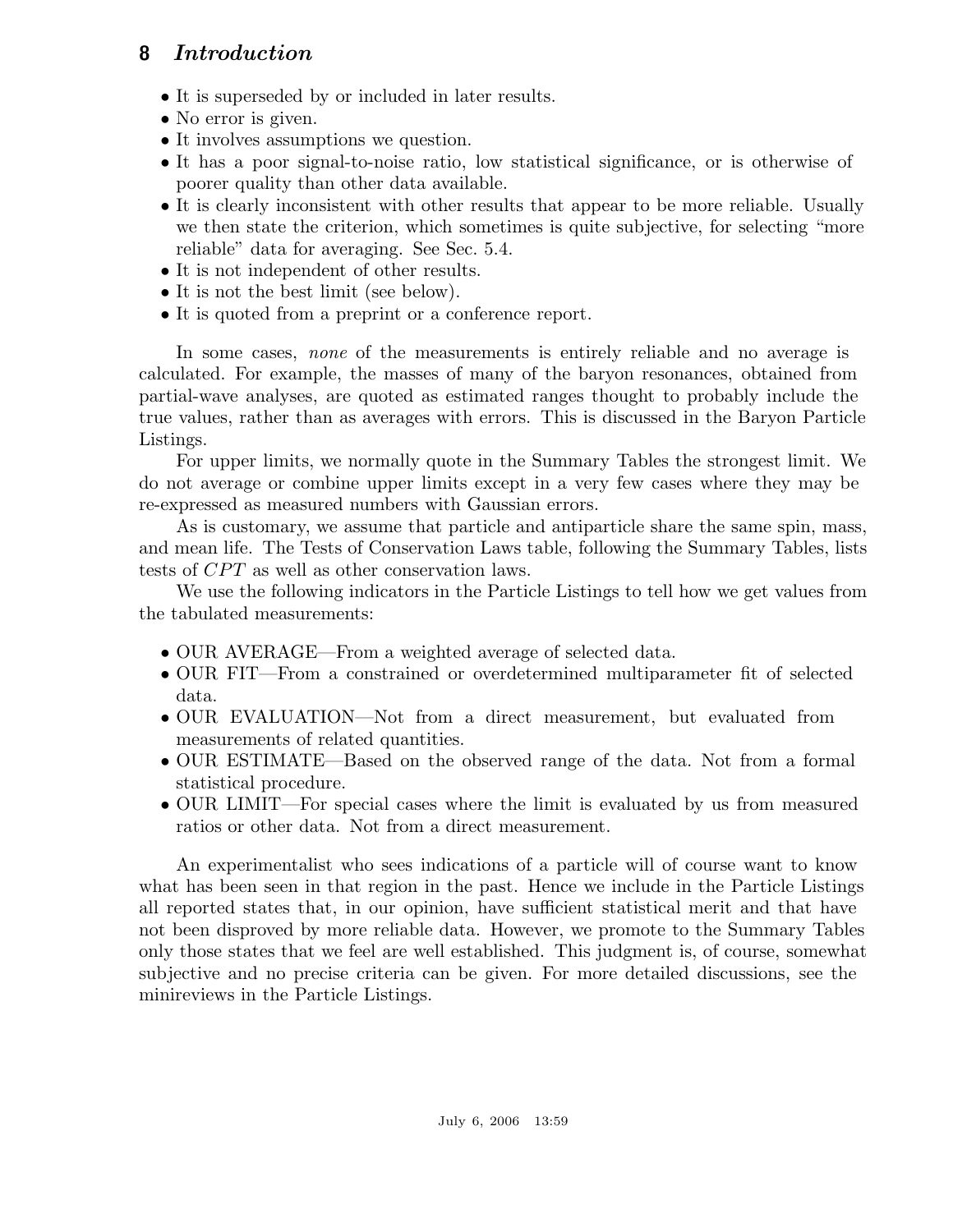**5.2.** *Averages and fits* : We divide this discussion on obtaining averages and errors into three sections: (1) treatment of errors; (2) unconstrained averaging; (3) constrained fits.

**5.2.1.** *Treatment of errors:* In what follows, the "error"  $\delta x$  means that the range  $x \pm \delta x$ is intended to be a  $68.3\%$  confidence interval about the central value x. We treat this error as if it were Gaussian. Thus when the error is Gaussian,  $\delta x$  is the usual one standard deviation  $(1\sigma)$ . Many experimenters now give statistical and systematic errors separately, in which case we usually quote both errors, with the statistical error first. For averages and fits, we then add the the two errors in quadrature and use this combined error for  $\delta x$ .

When experimenters quote asymmetric errors  $(\delta x)^+$  and  $(\delta x)^-$  for a measurement  $x$ , the error that we use for that measurement in making an average or a fit with other measurements is a continuous function of these three quantities. When the resultant average or fit  $\overline{x}$  is less than  $x - (\delta x)^{-}$ , we use  $(\delta x)^{-}$ ; when it is greater than  $x + (\delta x)^{+}$ , we use  $(\delta x)^{+}$ . In between, the error we use is a linear function of x. Since the errors we use are functions of the result, we iterate to get the final result. Asymmetric output errors are determined from the input errors assuming a linear relation between the input and output quantities.

In fitting or averaging, we usually do not include correlations between different measurements, but we try to select data in such a way as to reduce correlations. Correlated errors are, however, treated explicitly when there are a number of results of the form  $A_i \pm \sigma_i \pm \Delta$  that have identical systematic errors  $\Delta$ . In this case, one can first average the  $A_i \pm \sigma_i$  and then combine the resulting statistical error with  $\Delta$ . One obtains, however, the same result by averaging  $A_i \pm (\sigma_i^2 + \Delta_i^2)^{1/2}$ , where  $\Delta_i = \sigma_i \Delta [\sum (1/\sigma_j^2)]^{1/2}$ . This procedure has the advantage that, with the modified systematic errors  $\Delta_i$ , each measurement may be treated as independent and averaged in the usual way with other data. Therefore, when appropriate, we adopt this procedure. We tabulate  $\Delta$  and invoke an automated procedure that computes  $\Delta_i$  before averaging and we include a note saying that there are common systematic errors.

Another common case of correlated errors occurs when experimenters measure two quantities and then quote the two and their difference, *e.g.*,  $m_1$ ,  $m_2$ , and  $\Delta = m_2 - m_1$ . We cannot enter all of  $m_1$ ,  $m_2$  and  $\Delta$  into a constrained fit because they are not independent. In some cases, it is a good approximation to ignore the quantity with the largest error and put the other two into the fit. However, in some cases correlations are such that the errors on  $m_1$ ,  $m_2$  and  $\Delta$  are comparable and none of the three values can be ignored. In this case, we put all three values into the fit and invoke an automated procedure to increase the errors prior to fitting such that the three quantities can be treated as independent measurements in the constrained fit. We include a note saying that this has been done.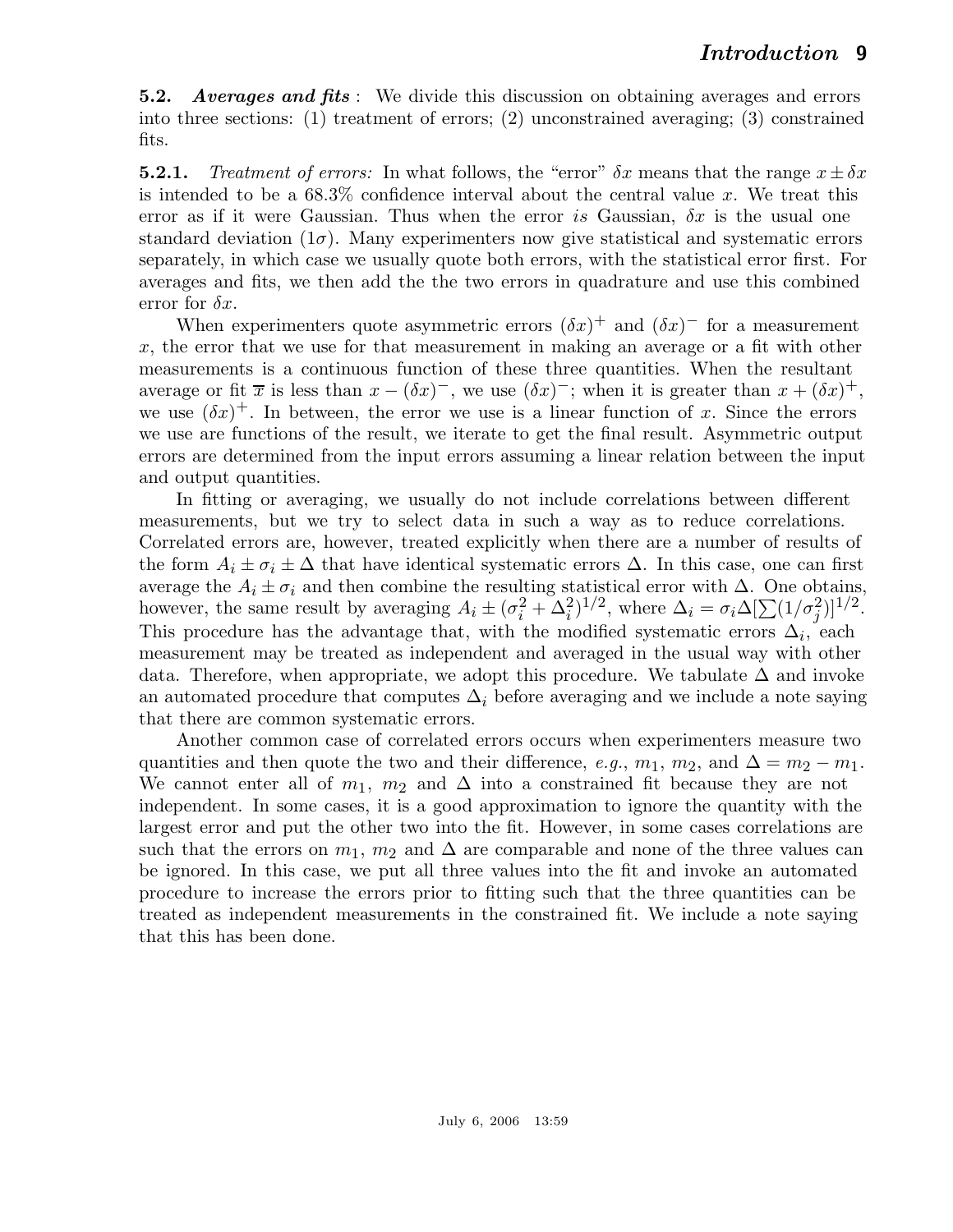**5.2.2.** *Unconstrained averaging:* To average data, we use a standard weighted leastsquares procedure and in some cases, discussed below, increase the errors with a "scale factor." We begin by assuming that measurements of a given quantity are uncorrelated, and calculate a weighted average and error as

$$
\overline{x} \pm \delta \overline{x} = \frac{\sum_i w_i x_i}{\sum_i w_i} \pm (\sum_i w_i)^{-1/2} , \qquad (1)
$$

where

$$
w_i = 1/(\delta x_i)^2.
$$

Here  $x_i$  and  $\delta x_i$  are the value and error reported by the *i*th experiment, and the sums run over the N experiments. We then calculate  $\chi^2 = \sum w_i(\overline{x} - x_i)^2$  and compare it with  $N-1$ , which is the expectation value of  $\chi^2$  if the measurements are from a Gaussian distribution.

If  $\chi^2/(N-1)$  is less than or equal to 1, and there are no known problems with the data, we accept the results.

If  $\chi^2/(N-1)$  is very large, we may choose not to use the average at all. Alternatively, we may quote the calculated average, but then make an educated guess of the error, a conservative estimate designed to take into account known problems with the data.

Finally, if  $\chi^2/(N-1)$  is greater than 1, but not greatly so, we still average the data, but then also do the following:

(a) We increase our quoted error,  $\delta \overline{x}$  in Eq. (1), by a scale factor S defined as

$$
S = \left[\chi^2/(N-1)\right]^{1/2} \tag{2}
$$

Our reasoning is as follows. The large value of the  $\chi^2$  is likely to be due to underestimation of errors in at least one of the experiments. Not knowing which of the errors are underestimated, we assume they are all underestimated by the same factor S. If we scale up all the input errors by this factor, the  $\chi^2$  becomes  $N-1$ , and of course the output error  $\delta \overline{x}$  scales up by the same factor. See Ref. 3.

When combining data with widely varying errors, we modify this procedure slightly. We evaluate  $S$  using only the experiments with smaller errors. Our cutoff or ceiling on  $\delta x_i$  is arbitrarily chosen to be

$$
\delta_0 = 3N^{1/2} \overline{\delta x} ,
$$

where  $\delta \overline{x}$  is the unscaled error of the mean of all the experiments. Our reasoning is that although the low-precision experiments have little influence on the values  $\bar{x}$  and  $\delta \bar{x}$ , they can make significant contributions to the  $\chi^2$ , and the contribution of the high-precision experiments thus tends to be obscured. Note that if each experiment has the same error  $\delta x_i$ , then  $\delta \overline{x}$  is  $\delta x_i/N^{1/2}$ , so each  $\delta x_i$  is well below the cutoff. (More often, however, we simply exclude measurements with relatively large errors from averages and fits: new, precise data chase out old, imprecise data.)

Our scaling procedure has the property that if there are two values with comparable errors separated by much more than their stated errors (with or without a number of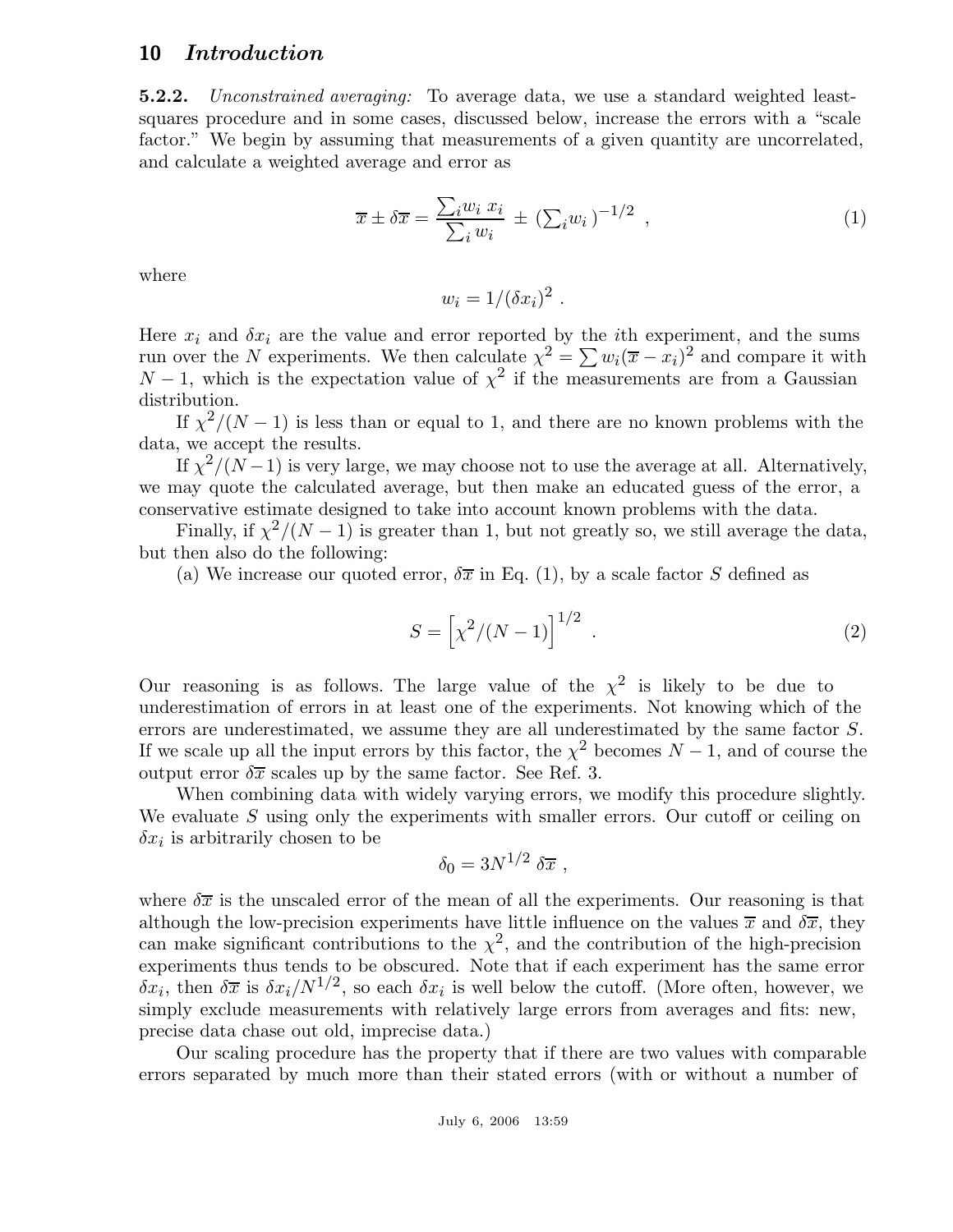other values of lower accuracy), the scaled-up error  $\delta \bar{x}$  is approximately half the interval between the two discrepant values.

We emphasize that our scaling procedure for *errors* in no way affects central values. And if you wish to recover the unscaled error  $\delta \overline{x}$ , simply divide the quoted error by S.

(b) If the number M of experiments with an error smaller than  $\delta_0$  is at least three, and if  $\chi^2/(M-1)$  is greater than 1.25, we show in the Particle Listings an ideogram of the data. Figure 1 is an example. Sometimes one or two data points lie apart from the main body; other times the data split into two or more groups. We extract no numbers from these ideograms; they are simply visual aids, which the reader may use as he or she sees fit.



**Figure 1:** A typical ideogram. The arrow at the top shows the position of the weighted average, while the width of the shaded pattern shows the error in the average after scaling by the factor S. The column on the right gives the  $\chi^2$ contribution of each of the experiments. Note that the next-to-last experiment, denoted by the incomplete error flag  $(\perp)$ , is not used in the calculation of S (see the text).

Each measurement in an ideogram is represented by a Gaussian with a central value  $x_i$ , error  $\delta x_i$ , and area proportional to  $1/\delta x_i$ . The choice of  $1/\delta x_i$  for the area is somewhat arbitrary. With this choice, the center of gravity of the ideogram corresponds to an average that uses weights  $1/\delta x_i$  rather than the  $(1/\delta x_i)^2$  actually used in the averages. This may be appropriate when some of the experiments have seriously underestimated

July 6, 2006 13:59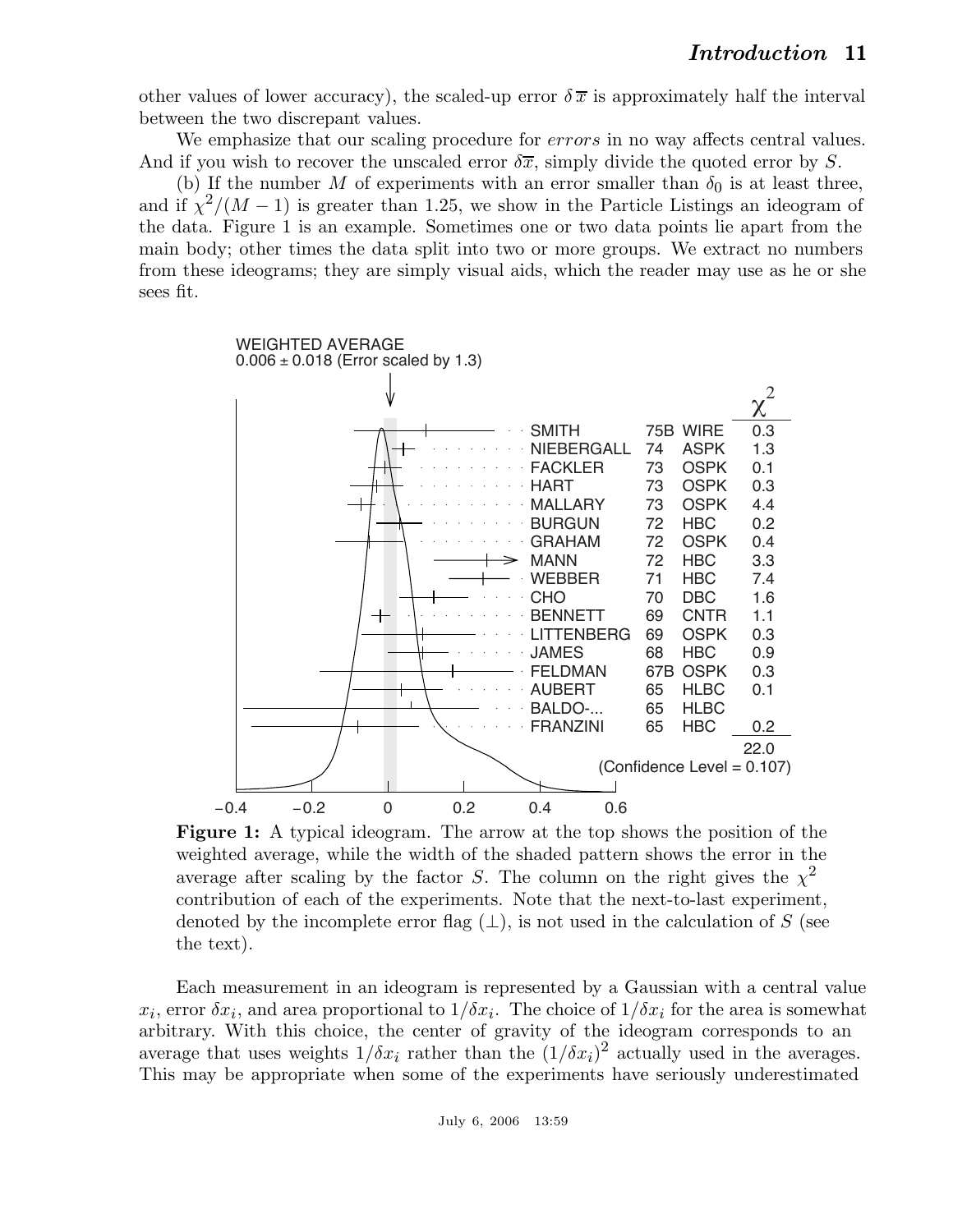systematic errors. However, since for this choice of area the height of the Gaussian for each measurement is proportional to  $(1/\delta x_i)^2$ , the peak position of the ideogram will often favor the high-precision measurements at least as much as does the least-squares average. See our 1986 edition [2] for a detailed discussion of the use of ideograms.

**5.2.3.** *Constrained fits:* In some cases, such as branching ratios or masses and mass differences, a constrained fit may be needed to obtain the best values of a set of parameters. For example, most branching ratios and rate measurements are analyzed by making a simultaneous least-squares fit to all the data and extracting the partial decay fractions  $P_i$ , the partial widths  $\Gamma_i$ , the full width  $\Gamma$  (or mean life), and the associated error matrix.

Assume, for example, that a state has m partial decay fractions  $P_i$ , where  $\sum P_i = 1$ . These have been measured in  $N_r$  different ratios  $R_r$ , where, e.g.,  $R_1 = P_1/P_2$ ,  $R_2 =$  $P_1/P_3$ , *etc.* [We can handle any ratio R of the form  $\sum \alpha_i P_i / \sum \beta_i P_i$ , where  $\alpha_i$  and  $\beta_i$ are constants, usually 1 or 0. The forms  $R = P_i P_j$  and  $R = (P_i P_j)^{1/2}$  are also allowed.] Further assume that each ratio R has been measured by  $N_k$  experiments (we designate each experiment with a subscript k, e.g.,  $R_{1k}$ ). We then find the best values of the fractions  $P_i$  by minimizing the  $\chi^2$  as a function of the  $m-1$  independent parameters:

$$
\chi^2 = \sum_{r=1}^{N_r} \sum_{k=1}^{N_k} \left( \frac{R_{rk} - R_r}{\delta R_{rk}} \right)^2 , \qquad (3)
$$

where the  $R_{rk}$  are the measured values and  $R_r$  are the fitted values of the branching ratios.

In addition to the fitted values  $\overline{P}_i$ , we calculate an error matrix  $\langle \delta \overline{P}_i \delta \overline{P}_j \rangle$ . We tabulate the diagonal elements of  $\delta \overline{P}_i = \langle \delta \overline{P}_i \delta \overline{P}_i \rangle^{1/2}$  (except that some errors are scaled as discussed below). In the Particle Listings, we give the complete correlation matrix; we also calculate the fitted value of each ratio, for comparison with the input data, and list it above the relevant input, along with a simple unconstrained average of the same input.

Three comments on the example above:

(1) There was no connection assumed between measurements of the full width and the branching ratios. But often we also have information on partial widths  $\Gamma_i$  as well as the total width Γ. In this case we must introduce  $\Gamma$  as a parameter in the fit, along with the  $P_i$ , and we give correlation matrices for the widths in the Particle Listings.

(2) We try to pick those ratios and widths that are as independent and as close to the original data as possible. When one experiment measures all the branching fractions and constrains their sum to be one, we leave one of them (usually the least well-determined one) out of the fit to make the set of input data more nearly independent. We now do allow for correlations between input data.

(3) We calculate scale factors for both the  $R_r$  and  $P_i$  when the measurements for any R give a larger-than-expected contribution to the  $\chi^2$ . According to Eq. (3), the double sum for  $\chi^2$  is first summed over experiments  $k = 1$  to  $N_k$ , leaving a single sum over ratios  $\chi^2 = \sum \chi^2_r$ . One is tempted to define a scale factor for the ratio r as  $S_r^2 = \chi^2_r / \langle \chi^2_r \rangle$ . However, since  $\langle \chi^2_r \rangle$  is not a fixed quantity (it is somewhere between  $N_k$  and  $N_{k-1}$ ), we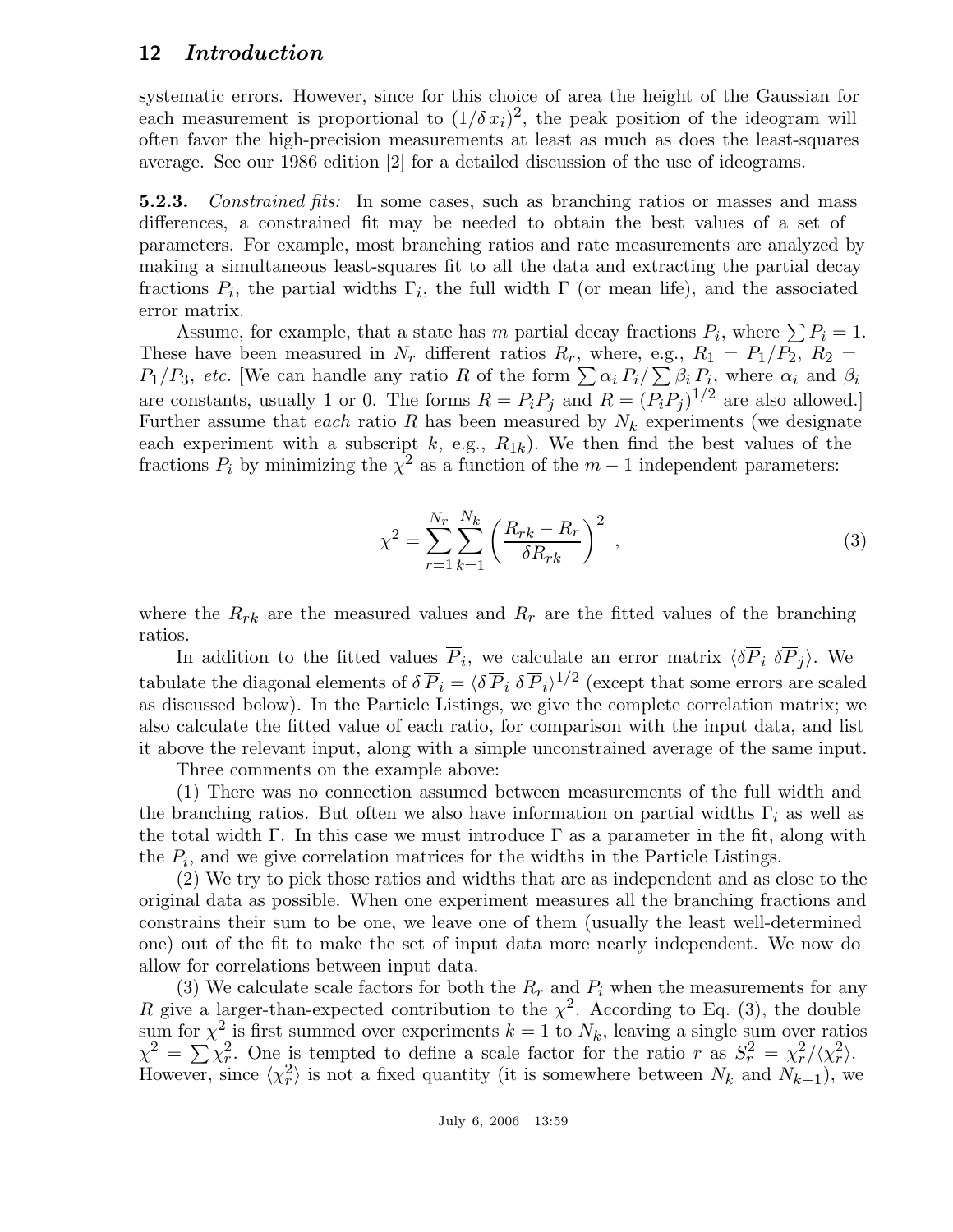do not know how to evaluate this expression. Instead we define

$$
S_r^2 = \frac{1}{N_k} \sum_{k=1}^{N_k} \frac{\left(R_{rk} - \overline{R}_r\right)^2}{\langle (R_{rk} - \overline{R}_r)^2 \rangle}.
$$
\n(4)

With this definition the expected value of  $S_r^2$  is one. We can show that

$$
\langle (R_{rk} - \overline{R}_r)^2 \rangle = (\delta R_{rk})^2 - (\delta \overline{R}_r)^2 , \qquad (5)
$$

where  $\delta \overline{R}_r$  is the fitted error for ratio r.

The fit is redone using errors for the branching ratios that are scaled by the larger of  $S_r$  and unity, from which new and often larger errors  $\delta \overline{P}'_i$  are obtained. The scale factors we finally list in such cases are defined by  $S_i = \delta \overline{P}'_i / \delta \overline{P}_i$ . However, in line with our policy of not letting S affect the central values, we give the values of  $\overline{P}_i$  obtained from the original (unscaled) fit.

There is one special case in which the errors that are obtained by the preceding procedure may be changed. When a fitted branching ratio (or rate)  $\overline{P}_i$  turns out to be less than three standard deviations  $(\delta \overline{P}'_i)$  from zero, a new smaller error  $(\delta \overline{P}''_i)^-$  is calculated on the low side by requiring the area under the Gaussian between  $\overline{P}_i - (\delta \overline{P}_i'')^-$  and  $\overline{P}_i$ to be 68.3% of the area between zero and  $\overline{P}_i$ . A similar correction is made for branching fractions that are within three standard deviations of one. This keeps the quoted errors from overlapping the boundary of the physical region.

**5.3.** *Rounding* : While the results shown in the Particle Listings are usually exactly those published by the experiments, the numbers that appear in the Summary Tables (means, averages and limits) are subject to a set of rounding rules.

The basic rule states that if the three highest order digits of the error lie between 100 and 354, we round to two significant digits. If they lie between 355 and 949, we round to one significant digit. Finally, if they lie between 950 and 999, we round up to 1000 and keep two significant digits. In all cases, the central value is given with a precision that matches that of the error. So, for example, the result (coming from an average)  $0.827 \pm 0.119$  would appear as  $0.83 \pm 0.12$ , while  $0.827 \pm 0.367$  would turn into  $0.8 \pm 0.4$ .

Rounding is not performed if a result in a Summary Table comes from a single measurement, without any averaging. In that case, the number of digits published in the original paper is kept, unless we feel it inappropriate. Note that, even for a single measurement, when we combine statistical and systematic errors in quadrature, rounding rules apply to the result of the combination. It should be noted also that most of the limits in the Summary Tables come from a single source (the best limit) and, therefore, are not subject to rounding.

Finally, we should point out that in several instances, when a group of results come from a single fit to a set of data, we have chosen to keep two significant digits for all the results. This happens, for instance, for several properties of the W and Z bosons and the  $\tau$  lepton.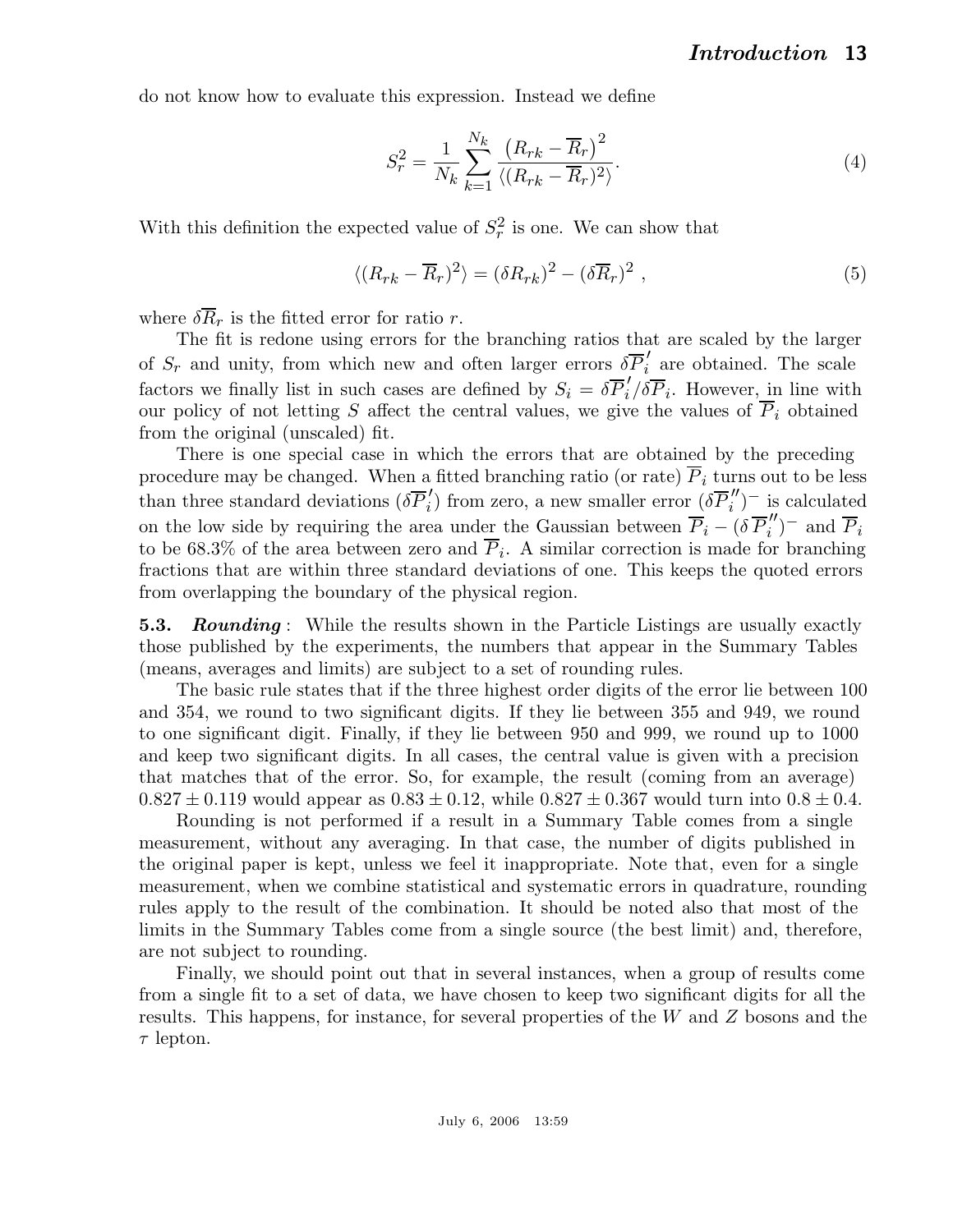**5.4.** *Discussion* : The problem of averaging data containing discrepant values is nicely discussed by Taylor in Ref. 4. He considers a number of algorithms that attempt to incorporate inconsistent data into a meaningful average. However, it is difficult to develop a procedure that handles simultaneously in a reasonable way two basic types of situations: (a) data that lie apart from the main body of the data are incorrect (contain unreported errors); and (b) the opposite—it is the main body of data that is incorrect. Unfortunately, as Taylor shows, case (b) is not infrequent. He concludes that the choice of procedure is less significant than the initial choice of data to include or exclude.

We place much emphasis on this choice of data. Often we solicit the help of outside experts (consultants). Sometimes, however, it is simply impossible to determine which of a set of discrepant measurements are correct. Our scale-factor technique is an attempt to address this ignorance by increasing the error. In effect, we are saying that present experiments do not allow a precise determination of this quantity because of unresolvable discrepancies, and one must await further measurements. The reader is warned of this situation by the size of the scale factor, and if he or she desires can go back to the literature (via the Particle Listings) and redo the average with a different choice of data.

Our situation is less severe than most of the cases Taylor considers, such as estimates of the fundamental constants like  $\hbar$ , *etc.* Most of the errors in his case are dominated by systematic effects. For our data, statistical errors are often at least as large as systematic errors, and statistical errors are usually easier to estimate. A notable exception occurs in partial-wave analyses, where different techniques applied to the same data yield different results. In this case, as stated earlier, we often do not make an average but just quote a range of values.

A brief history of early Particle Data Group averages is given in Ref. 3. Figure 2 shows some histories of our values of a few particle properties. Sometimes large changes occur. These usually reflect the introduction of significant new data or the discarding of older data. Older data are discarded in favor of newer data when it is felt that the newer data have smaller systematic errors, or have more checks on systematic errors, or have made corrections unknown at the time of the older experiments, or simply have much smaller errors. Sometimes, the scale factor becomes large near the time at which a large jump takes place, reflecting the uncertainty introduced by the new and inconsistent data. By and large, however, a full scan of our history plots shows a dull progression toward greater precision at central values quite consistent with the first data points shown.

We conclude that the reliability of the combination of experimental data and our averaging procedures is usually good, but it is important to be aware that fluctuations outside of the quoted errors can and do occur.

# **ACKNOWLEDGMENTS**

The publication of the *Review of Particle Physics* is supported by the Director, Office of Science, Office of High Energy and Nuclear Physics, the Division of High Energy Physics of the U.S. Department of Energy under Contract No. DE–AC02–05CH11231; by the U.S. National Science Foundation under Agreement No. PHY-0355084; by the European Laboratory for Particle Physics (CERN); by an implementing arrangement between the governments of Japan (Monbusho) and the United States (DOE) on cooperative research and development; and by the Italian National Institute of Nuclear Physics (INFN).